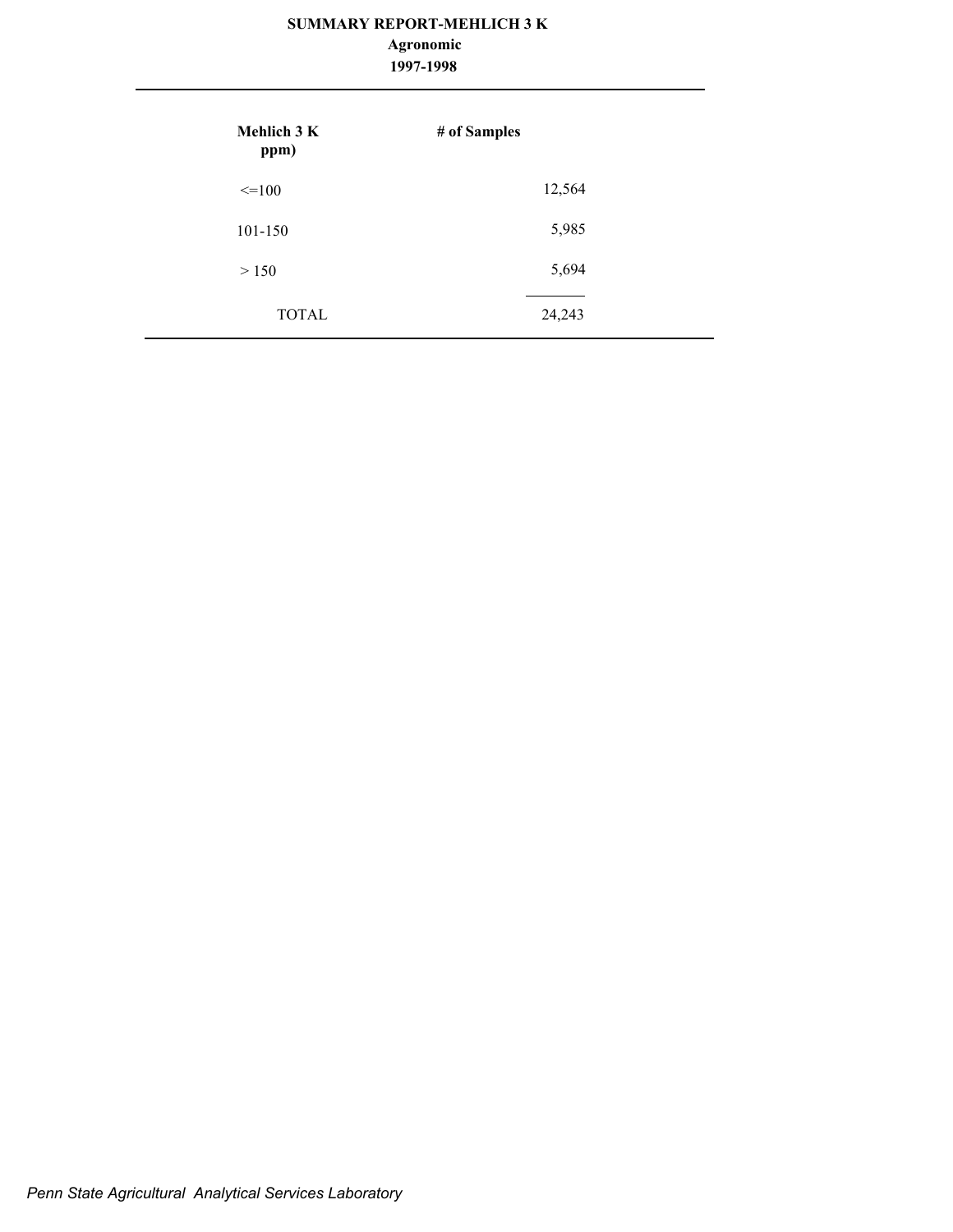|                  | Agronomic<br>1997-1998 |                             |              |
|------------------|------------------------|-----------------------------|--------------|
| <b>COUNTY</b>    | <b>TOTAL SAMPLES</b>   | <b>MEHLICH 3 K</b><br>(ppm) | # OF SAMPLES |
| <b>ADAMS</b>     | 157                    |                             |              |
|                  |                        | $=100$                      | 123          |
|                  |                        | 101-150                     | 23           |
|                  |                        | > 150                       | 11           |
| <b>ALLEGHENY</b> | 237                    |                             |              |
|                  |                        | $=100$                      | 126          |
|                  |                        | 101-150                     | 33           |
|                  |                        | > 150                       | 78           |
| <b>ARMSTRONG</b> | 193                    |                             |              |
|                  |                        | $=100$                      | 130          |
|                  |                        | 101-150                     | 30           |
|                  |                        | > 150                       | 33           |
| <b>BEAVER</b>    | 123                    |                             |              |
|                  |                        | $=100$                      | 71           |
|                  |                        | 101-150                     | 31           |
|                  |                        | > 150                       | 21           |
| <b>BEDFORD</b>   | 633                    |                             |              |
|                  |                        | $=100$                      | 325          |
|                  |                        | 101-150                     | 169          |
|                  |                        | > 150                       | 139          |
| <b>BERKS</b>     | 639                    |                             |              |
|                  |                        | $=100$                      | 266          |
|                  |                        | 101-150                     | 145          |
|                  |                        | $>150$                      | 228          |
| <b>BLAIR</b>     | 611                    |                             |              |
|                  |                        | $=100$                      | 271          |
|                  |                        | $101 - 150$                 | 154          |
|                  |                        | $>150$                      | 186          |
| <b>BRADFORD</b>  | 668                    |                             |              |
|                  |                        | $=100$                      | 401          |
|                  |                        | $101 - 150$                 | 125          |
|                  |                        | $>150$                      | 142          |
| <b>BUCKS</b>     | 181                    |                             |              |
|                  |                        | $=100$                      | 98           |
|                  |                        | $101 - 150$                 | 54           |
|                  |                        | $>150$                      | 29           |
| <b>BUTLER</b>    | 307                    |                             |              |
|                  |                        | $=100$                      | 221          |
|                  |                        | $101 - 150$                 | 41           |
|                  |                        | $>150$                      | 45           |

**SUMMARY REPORT: MEHLICH 3 K**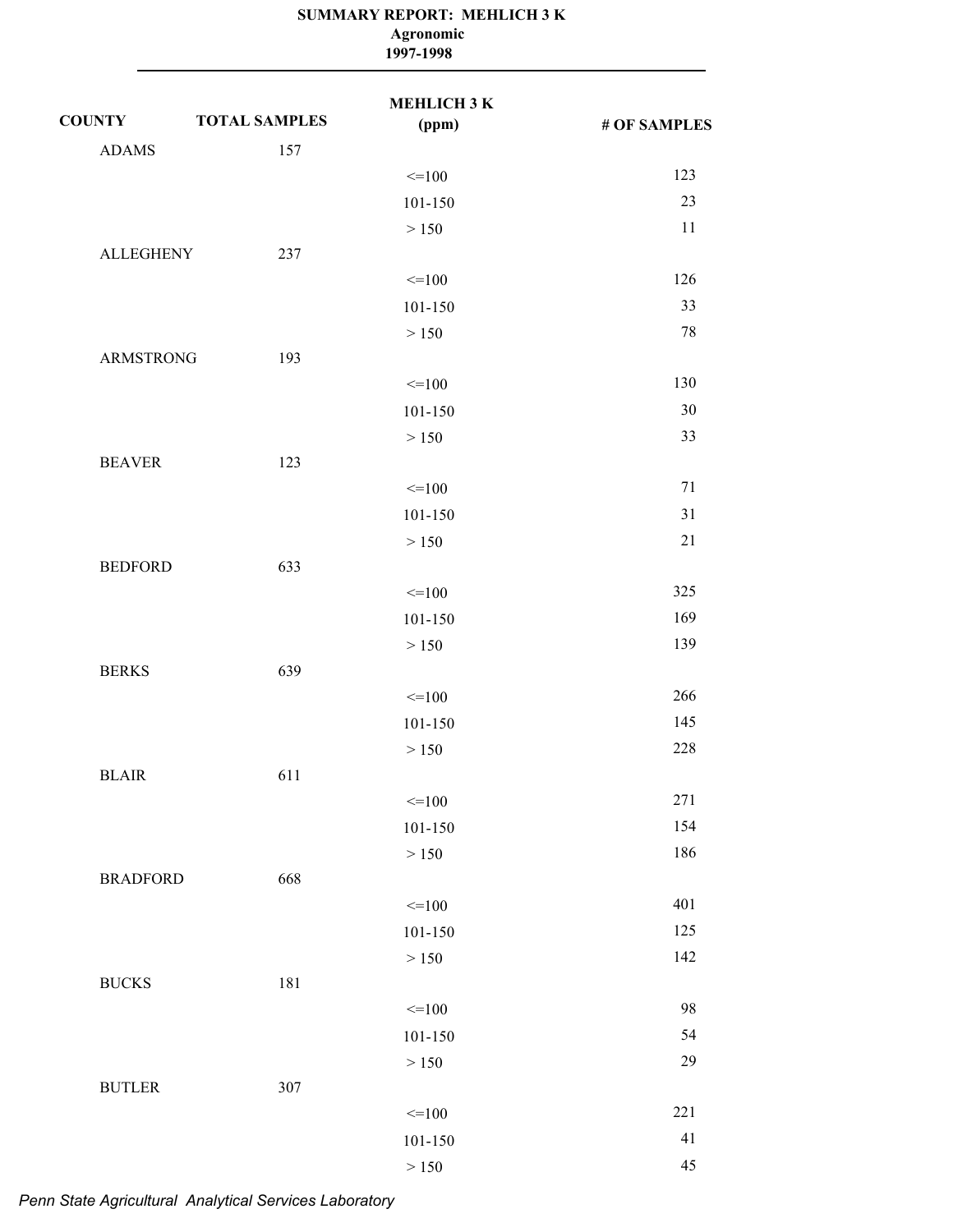|                   | Agronomic<br>1997-1998 |                    |                |
|-------------------|------------------------|--------------------|----------------|
| <b>COUNTY</b>     | <b>TOTAL SAMPLES</b>   | МЕНLIСНЗК<br>(ppm) | # OF SAMPLES   |
| <b>CAMBRIA</b>    | 295                    |                    |                |
|                   |                        | $=100$             | 144            |
|                   |                        | 101-150            | 88             |
|                   |                        | > 150              | 63             |
| <b>CAMERON</b>    | 23                     |                    |                |
|                   |                        | $=100$             | 17             |
|                   |                        | 101-150            | 6              |
| <b>CARBON</b>     | 11                     |                    |                |
|                   |                        | $=100$             | $\mathfrak s$  |
|                   |                        | 101-150            | $\overline{4}$ |
|                   |                        | > 150              | $\overline{2}$ |
| <b>CENTRE</b>     | 1262                   |                    |                |
|                   |                        | $=100$             | 559            |
|                   |                        | 101-150            | 359            |
|                   |                        | > 150              | 344            |
| <b>CHESTER</b>    | 918                    |                    |                |
|                   |                        | $=100$             | 473            |
|                   |                        | 101-150            | 205            |
|                   |                        | > 150              | 240            |
| <b>CLARION</b>    | 161                    |                    |                |
|                   |                        | $=100$             | 88             |
|                   |                        | 101-150            | 40             |
|                   |                        | > 150              | 33             |
| <b>CLEARFIELD</b> | 412                    |                    |                |
|                   |                        | $=100$             | 271            |
|                   |                        | 101-150            | 89             |
|                   |                        | > 150              | 52             |
| <b>CLINTON</b>    | 363                    |                    |                |
|                   |                        | $\leq$ = 100       | 204            |
|                   |                        | 101-150            | 85             |
|                   |                        | > 150              | 74             |
| <b>COLUMBIA</b>   | 586                    |                    |                |
|                   |                        | $=100$             | 398            |
|                   |                        | 101-150            | 124            |
|                   | 735                    | > 150              | 64             |
| <b>CRAWFORD</b>   |                        |                    | 462            |
|                   |                        | $\leq$ = 100       | 189            |
|                   |                        | 101-150<br>> 150   | 84             |
| <b>CUMBERLAND</b> | 463                    |                    |                |
|                   |                        |                    |                |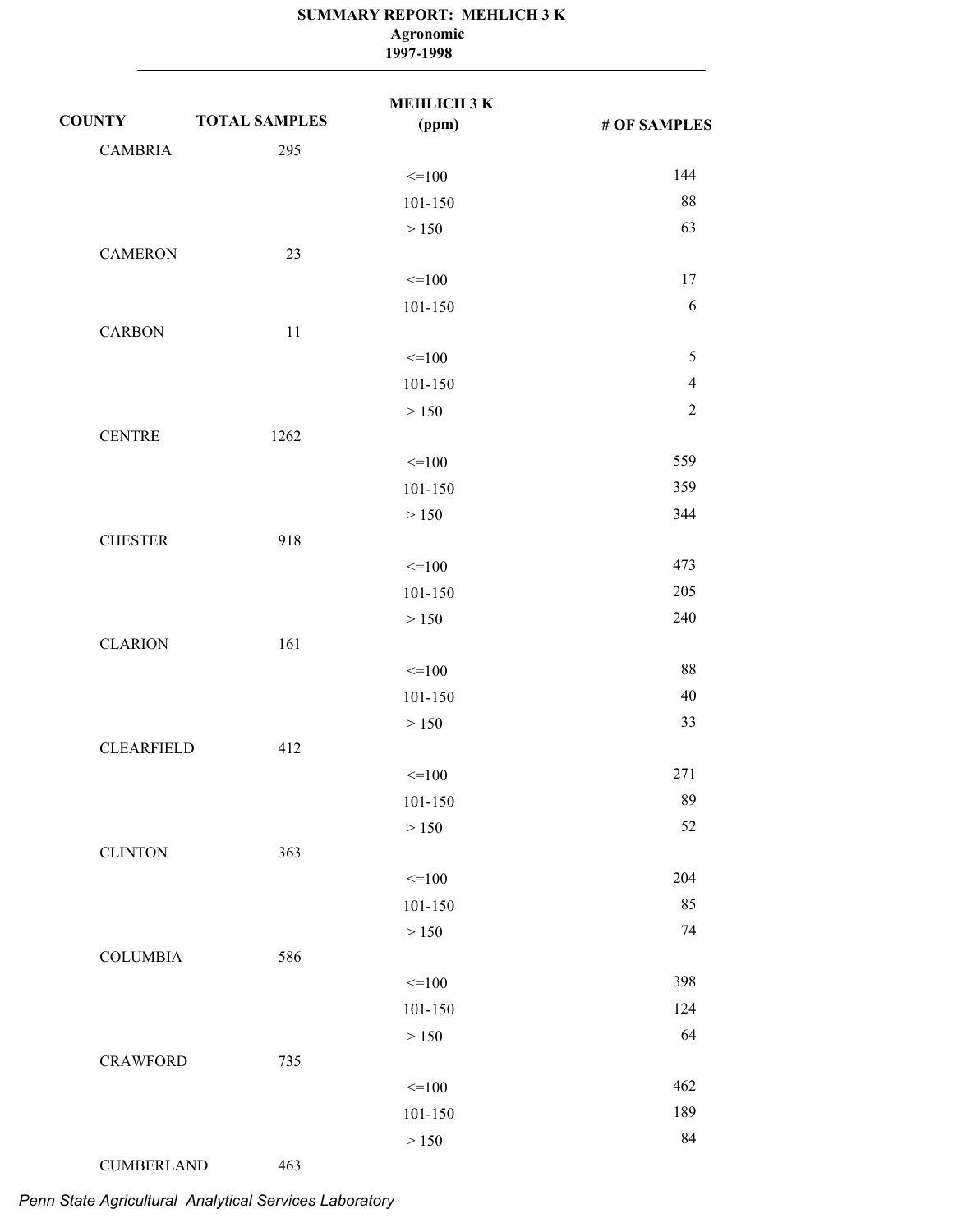|                              | Agronomic<br>1997-1998 |                    |                  |  |
|------------------------------|------------------------|--------------------|------------------|--|
| <b>COUNTY</b>                | <b>TOTAL SAMPLES</b>   | МЕНLIСНЗК<br>(ppm) | # OF SAMPLES     |  |
|                              |                        | $=100$             | 242              |  |
|                              |                        | 101-150            | 131              |  |
|                              |                        | > 150              | 90               |  |
| <b>DAUPHIN</b>               | 674                    |                    |                  |  |
|                              |                        | $=100$             | 351              |  |
|                              |                        | 101-150            | 171              |  |
|                              |                        | > 150              | 152              |  |
| <b>DELAWARE</b>              | 34                     |                    |                  |  |
|                              |                        | $=100$             | 18               |  |
|                              |                        | 101-150            | 6                |  |
|                              |                        | > 150              | 10               |  |
| <b>ELK</b>                   | 76                     |                    |                  |  |
|                              |                        | $=100$             | 63               |  |
|                              |                        | 101-150            | $\boldsymbol{7}$ |  |
|                              |                        | > 150              | 6                |  |
| $\ensuremath{\mathsf{ERIE}}$ | 273                    |                    |                  |  |
|                              |                        | $=100$             | 169              |  |
|                              |                        | 101-150            | 67               |  |
|                              |                        | > 150              | 37               |  |
| <b>FAYETTE</b>               | 441                    |                    |                  |  |
|                              |                        | $=100$             | 235              |  |
|                              |                        | 101-150            | 106              |  |
|                              |                        | > 150              | 100              |  |
| <b>FOREST</b>                | $10\,$                 |                    |                  |  |
|                              |                        | $=100$             | 10               |  |
| <b>FRANKLIN</b>              | 930                    |                    |                  |  |
|                              |                        | $=100$             | 363              |  |
|                              |                        | $101 - 150$        | 285              |  |
|                              |                        | $>150$             | 282              |  |
| <b>FULTON</b>                | 319                    |                    |                  |  |
|                              |                        | $=100$             | 212              |  |
|                              |                        | 101-150            | 74               |  |
|                              |                        | $>150\,$           | 33               |  |
| <b>GREENE</b>                | 103                    |                    |                  |  |
|                              |                        | $=100$             | 57               |  |
|                              |                        | 101-150            | $20\,$           |  |
|                              |                        | > 150              | 26               |  |
| <b>HUNTINGDON</b>            | 298                    |                    |                  |  |
|                              |                        | $=100$             | 161              |  |
|                              |                        | $101 - 150$        | 69               |  |

# **SUMMARY REPORT: MEHLICH 3 K**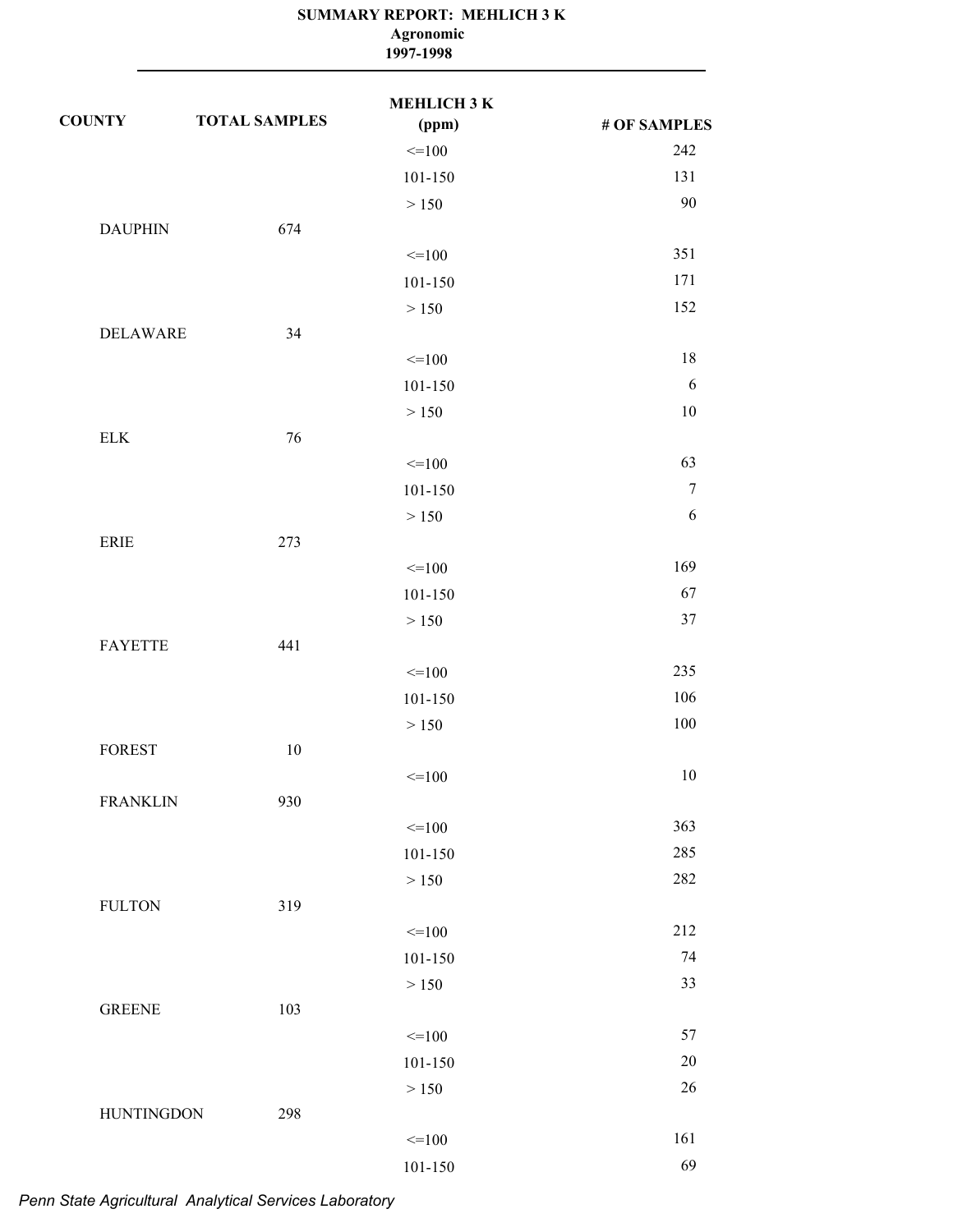|                   |                      | Agronomic<br>1997-1998      |              |
|-------------------|----------------------|-----------------------------|--------------|
| <b>COUNTY</b>     | <b>TOTAL SAMPLES</b> | <b>MEHLICH 3 K</b><br>(ppm) | # OF SAMPLES |
|                   |                      | > 150                       | 68           |
| <b>INDIANA</b>    | 538                  |                             |              |
|                   |                      | $=100$                      | 386          |
|                   |                      | 101-150                     | 107          |
|                   |                      | > 150                       | 45           |
| <b>JEFFERSON</b>  | 179                  |                             |              |
|                   |                      | $=100$                      | 137          |
|                   |                      | 101-150                     | 21           |
|                   |                      | > 150                       | 21           |
| <b>JUNIATA</b>    | 475                  |                             |              |
|                   |                      | $=100$                      | 186          |
|                   |                      | 101-150                     | 124          |
|                   |                      | > 150                       | 165          |
| <b>LACKAWANNA</b> | 98                   |                             |              |
|                   |                      | $=100$                      | 63           |
|                   |                      | 101-150                     | 16           |
|                   |                      | > 150                       | 19           |
| <b>LANCASTER</b>  | 1216                 |                             |              |
|                   |                      | $=100$                      | 298          |
|                   |                      | 101-150                     | 339          |
|                   |                      | > 150                       | 579          |
| <b>LAWRENCE</b>   | 174                  |                             |              |
|                   |                      | $\leq$ 100                  | 98           |
|                   |                      | 101-150                     | 48           |
|                   |                      | $>150$                      | 28           |
| <b>LEBANON</b>    | 433                  |                             |              |
|                   |                      | $=100$                      | 150          |
|                   |                      | 101-150                     | 96           |
|                   |                      | > 150                       | 187          |
| <b>LEHIGH</b>     | 89                   |                             |              |
|                   |                      | $=100$                      | 23           |
|                   |                      | 101-150                     | 23           |
|                   |                      | > 150                       | 43           |
| <b>LUZERNE</b>    | 97                   |                             |              |
|                   |                      | $=100$                      | 67           |
|                   |                      | $101 - 150$                 | 18           |
|                   |                      | $>150$                      | 12           |
| <b>LYCOMING</b>   | 403                  |                             |              |
|                   |                      | $=100$                      | 219          |
|                   |                      | $101 - 150$                 | 109          |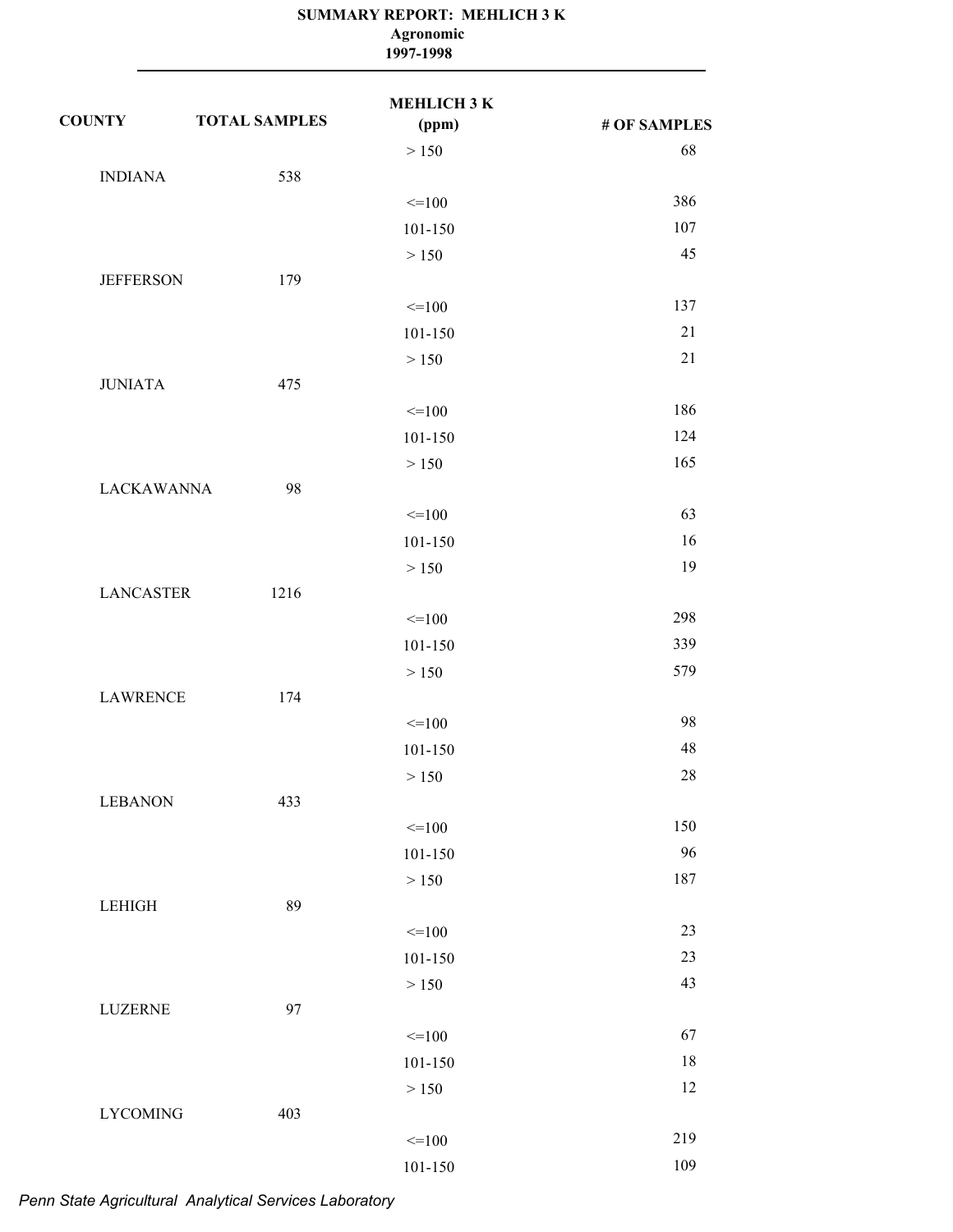|                              | Agronomic<br>1997-1998 |                             |                |  |
|------------------------------|------------------------|-----------------------------|----------------|--|
| <b>COUNTY</b>                | <b>TOTAL SAMPLES</b>   | <b>MEHLICH 3 K</b><br>(ppm) | # OF SAMPLES   |  |
|                              |                        | > 150                       | 75             |  |
| <b>MCKEAN</b>                | 50                     |                             |                |  |
|                              |                        | $=100$                      | 39             |  |
|                              |                        | 101-150                     | 6              |  |
|                              |                        | > 150                       | $\sqrt{5}$     |  |
| <b>MERCER</b>                | 588                    |                             |                |  |
|                              |                        | $=100$                      | 362            |  |
|                              |                        | 101-150                     | 161            |  |
|                              |                        | > 150                       | 65             |  |
| <b>MIFFLIN</b>               | 134                    |                             |                |  |
|                              |                        | $=100$                      | 61             |  |
|                              |                        | 101-150                     | 18             |  |
|                              |                        | > 150                       | 55             |  |
| <b>MONROE</b>                | 24                     |                             |                |  |
|                              |                        | $=100$                      | 18             |  |
|                              |                        | 101-150                     | $\overline{4}$ |  |
|                              |                        | > 150                       | $\overline{2}$ |  |
| <b>MONTGOMERY</b>            | 180                    |                             |                |  |
|                              |                        | $=100$                      | 108            |  |
|                              |                        | 101-150                     | 30             |  |
|                              |                        | > 150                       | 42             |  |
| <b>MONTOUR</b>               | 196                    |                             |                |  |
|                              |                        | $\leq$ 100                  | 128            |  |
|                              |                        | 101-150                     | 47             |  |
|                              |                        | $>150\,$                    | 21             |  |
| <b>NORTHAMPTON</b>           | 238                    |                             |                |  |
|                              |                        | $=100$                      | 112            |  |
|                              |                        | 101-150                     | 66             |  |
|                              |                        | > 150                       | 60             |  |
| NORTHUMBERLA                 | 971                    |                             |                |  |
|                              |                        | $=100$                      | 424            |  |
|                              |                        | 101-150                     | 277            |  |
|                              |                        | > 150                       | 270            |  |
| PERRY                        | 839                    |                             |                |  |
|                              |                        | $=100$                      | 331            |  |
|                              |                        | 101-150                     | 255            |  |
|                              |                        | > 150                       | 253            |  |
| PHILADELPHIA                 | $\mathbf{1}$           |                             |                |  |
|                              |                        | > 150                       | $\,1\,$        |  |
| $\ensuremath{\mathsf{PIKE}}$ | 39                     |                             |                |  |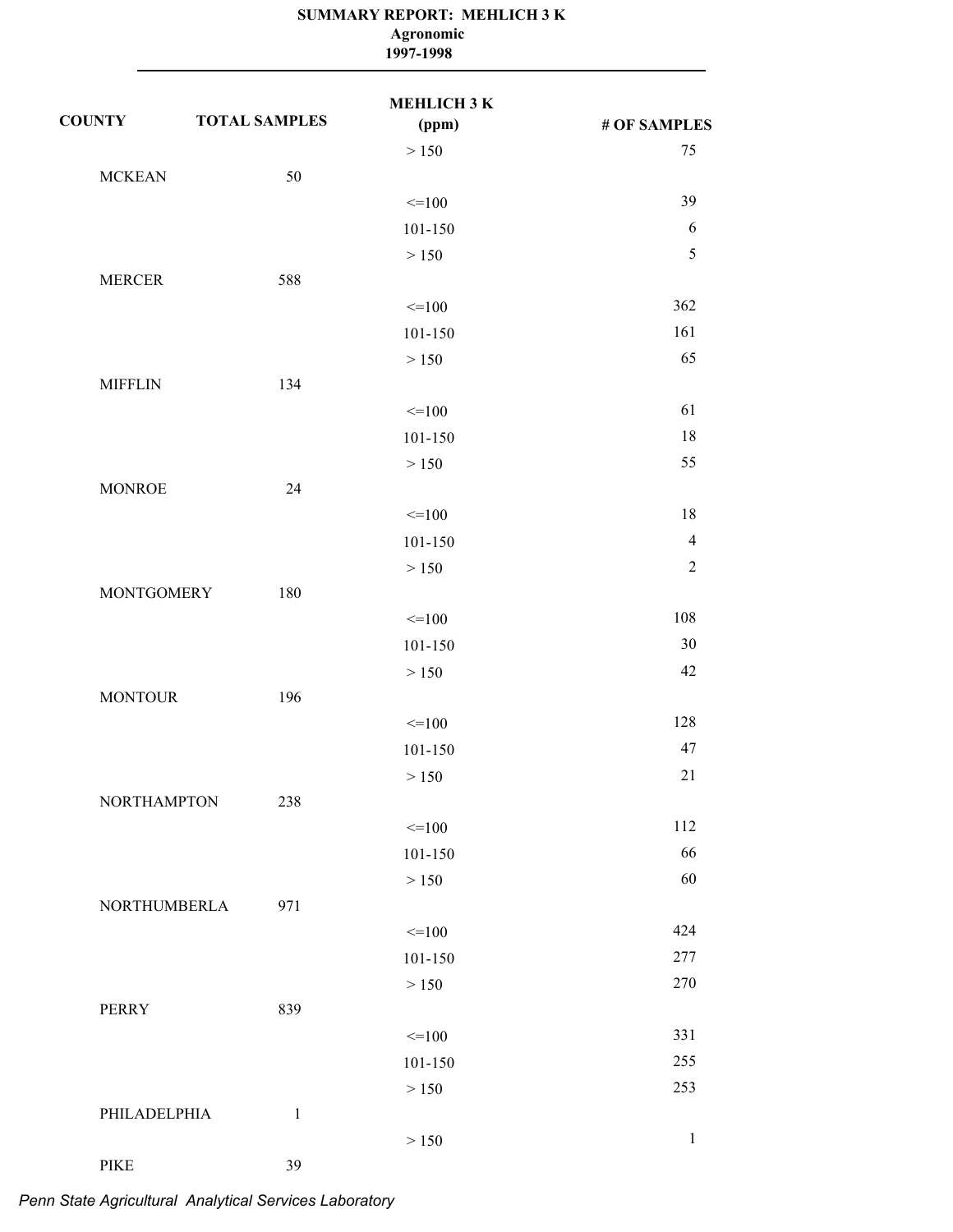|                   | SUMMARY REPORT: MEHLICH 3 K<br>Agronomic<br>1997-1998 |                             |                |
|-------------------|-------------------------------------------------------|-----------------------------|----------------|
| <b>COUNTY</b>     | <b>TOTAL SAMPLES</b>                                  | <b>MEHLICH 3 K</b><br>(ppm) | # OF SAMPLES   |
|                   |                                                       | $=100$                      | 34             |
|                   |                                                       | 101-150                     | $\mathfrak{Z}$ |
|                   |                                                       | > 150                       | $\overline{2}$ |
| <b>POTTER</b>     | 166                                                   |                             |                |
|                   |                                                       | $\leq$ = 100                | 98             |
|                   |                                                       | 101-150                     | 24             |
|                   |                                                       | > 150                       | 44             |
| <b>SCHUYLKILL</b> | 382                                                   |                             |                |
|                   |                                                       | $=100$                      | 164            |
|                   |                                                       | 101-150                     | 121            |
|                   |                                                       | > 150                       | 97             |
| <b>SNYDER</b>     | 336                                                   |                             |                |
|                   |                                                       | $\leq$ = 100                | 134            |
|                   |                                                       | 101-150                     | 122            |
|                   |                                                       | > 150                       | 80             |
| <b>SOMERSET</b>   | 277                                                   |                             |                |
|                   |                                                       | $=100$                      | 129            |
|                   |                                                       | 101-150                     | 78             |
|                   |                                                       | > 150                       | 70             |
| <b>SULLIVAN</b>   | 67                                                    |                             |                |
|                   |                                                       | $=100$                      | 40             |
|                   |                                                       | 101-150                     | 15             |
|                   |                                                       | > 150                       | 12             |
| SUSQUEHANNA       | 499                                                   |                             |                |
|                   |                                                       | $=100$                      | 303            |
|                   |                                                       | 101-150                     | 101            |
|                   |                                                       | $>150$                      | 95             |
| <b>TIOGA</b>      | 424                                                   |                             |                |
|                   |                                                       | $=100$                      | 264            |
|                   |                                                       | 101-150                     | 83             |
|                   |                                                       | $>150$                      | $77 \,$        |
| <b>UNION</b>      | 508                                                   |                             |                |
|                   |                                                       | $=100$                      | 248            |
|                   |                                                       | 101-150                     | 155            |
|                   |                                                       | $>150\,$                    | 105            |
| <b>VENANGO</b>    | 126                                                   |                             |                |
|                   |                                                       | $=100$                      | 86             |
|                   |                                                       | 101-150                     | $25\,$         |
|                   |                                                       | $>150$                      | 15             |
| <b>WARREN</b>     | 125                                                   |                             |                |
|                   |                                                       |                             |                |